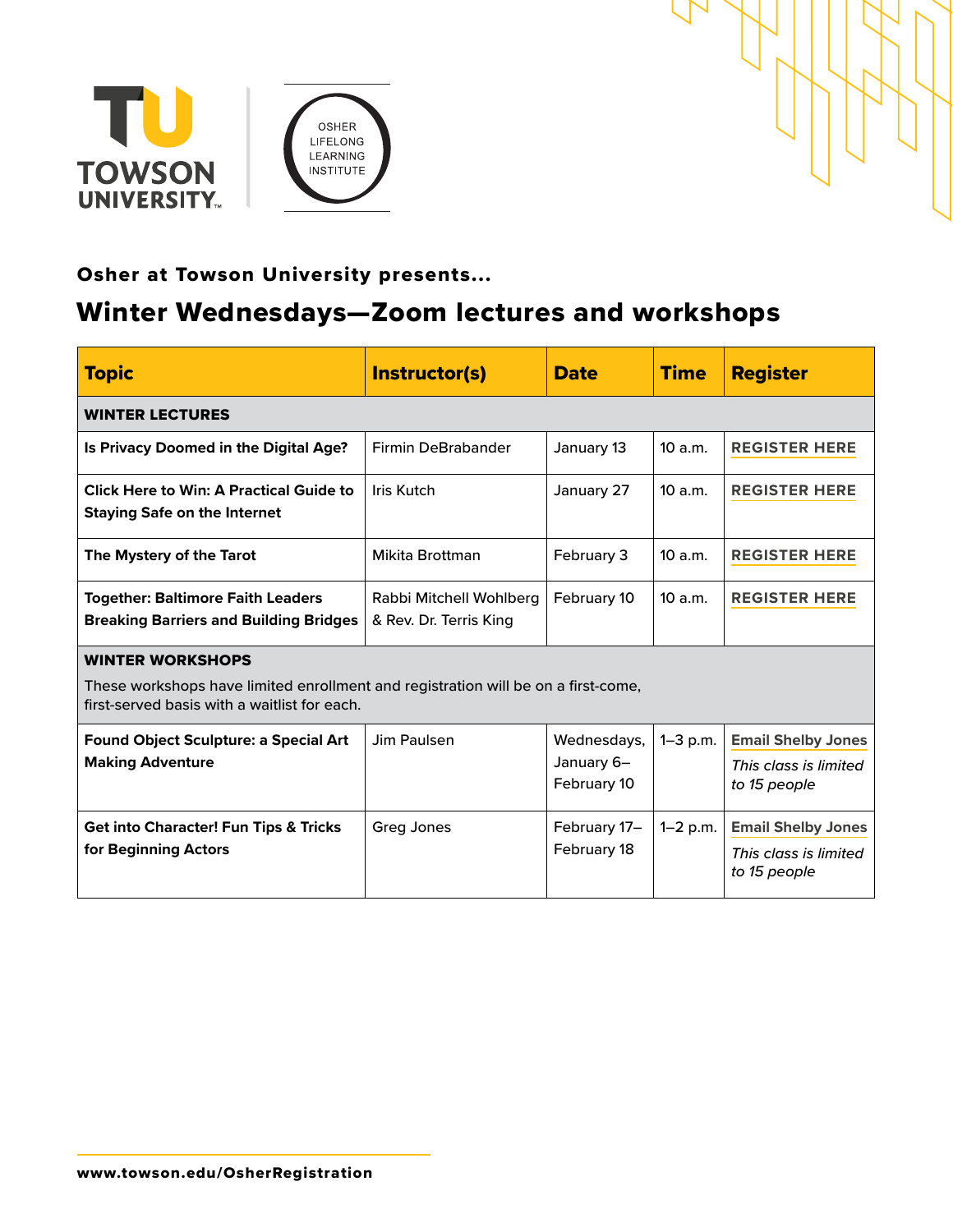# WINTER LECTURES

# Is Privacy Doomed in the Digital Age?

Firmin DeBrabander

Wednesday, January 13, 2021 | 10:00am

It is much easier for privacy to be threatened in the age of digital technology compared to the eras that came before. It is important for users and consumers of technology to understand the ways privacy can be threatened by digital technology. Are we being 'spied' on, and if so, by who and for what reason? Why is it so much easier in today's day and age for us to give up our private information or to have it taken from us without our consent? Why are we so willing if not eager to share our information? How have mores and habits changed around protecting our private data, and how has the era of social media contributed to those changes, perhaps even encouraging them? Learn what 'privacy' means in this day and age.

*Firmin DeBrabander is professor of Philosophy at the Maryland Institute College of Art in Baltimore; he is the author of the books "Do Guns Make Us Free?" (Yale University Press, 2015), and most recently, "Life After Privacy" (Cambridge University Press, 2020).* 

#### **[REGISTER HERE](https://us02web.zoom.us/webinar/register/WN_BsQC_PwNTye0djggDtJiwQ)**

### Click Here to Win: A Practical Guide to Staying Safe on the Internet

Iris Kutch

Wednesday, January 27, 2021 | 10:00am

What is Cybersecurity and how does it relate to the average person? How do spam and phishing scams infiltrate email and social networks? There is good chance that you or someone you know have received pesky emails and even text messages about issues with your credit card or products you may or may not own, your social security number being frozen, the IRS being after you...the list goes on. Perhaps, too, you've heard recently about ransomware attacks on school networks, city governments, and hospitals. In addition to these troubling events, the public is accustomed to doing just about everything online—ordering take-out, banking, shopping, and having telehealth visits. Learn how cybersecurity experts are working to keep your information safe and what you can do to maneuver through the internet safely.

*Iris Kutch began working with Towson University's Strategic Partnerships & Applied Research Division*  in 2016. In her current role, she supports Cisco Networking Academies statewide by providing them *with access to the educational tools and material needed as well as information on current and practical technical solutions. Iris also manages and schedules training for new Cisco instructors and provides them with support and mentorship as they begin instruction. Previously, Iris was a Cisco Networking instructor and teacher at Baltimore County Public Schools. She also worked with Becton Dickinson as a senior software engineer.*

#### **[REGISTER HERE](https://us02web.zoom.us/webinar/register/WN_-gIX862SSLaBs7DVtvMQzA)**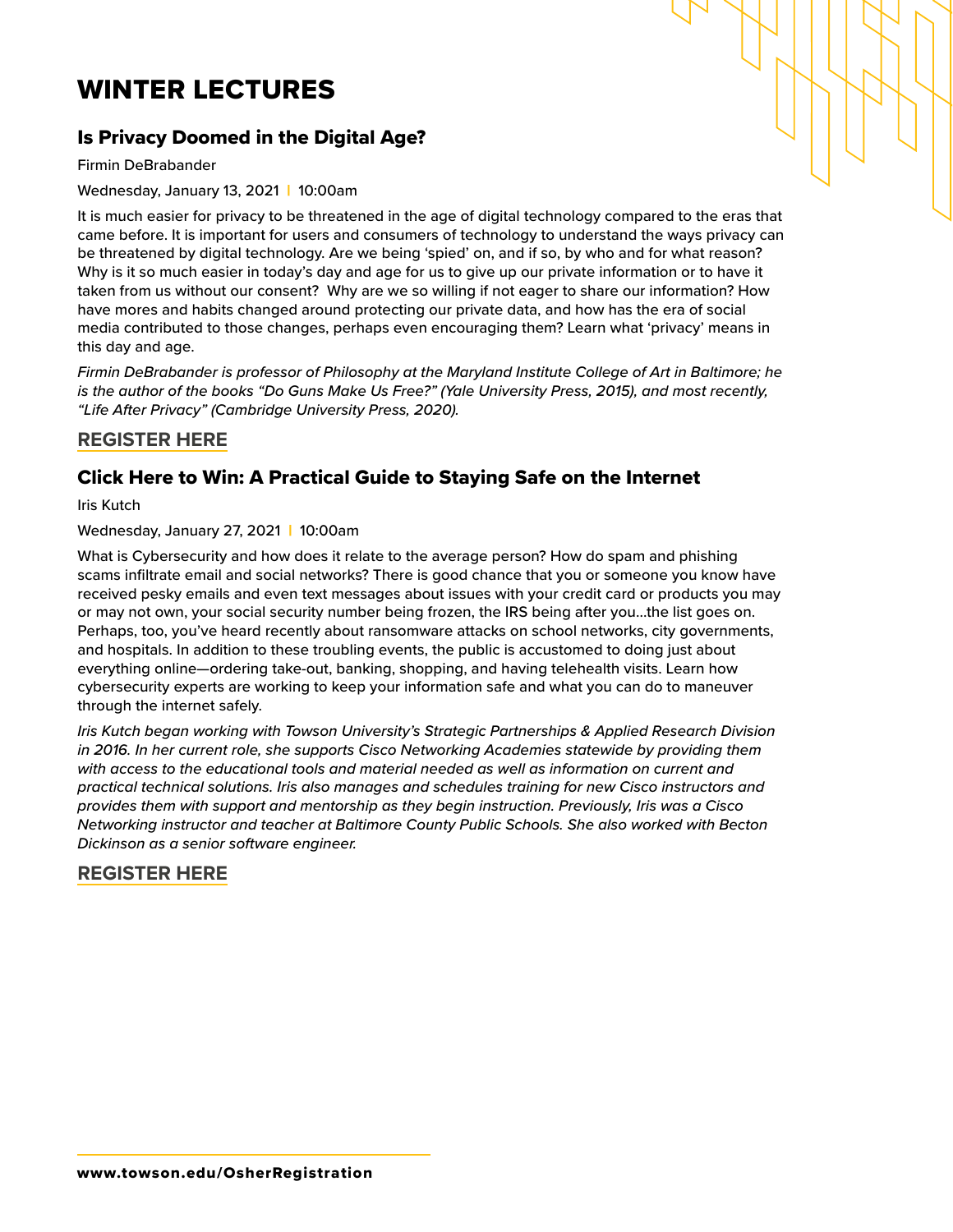# The Mystery of the Tarot

Mikita Brottman

Wednesday, February 3, 2021 | 10:00am

In this lecture, we will consider the deck of cards known as the tarot not as a method of fortune-telling, but as a marvelous and mysterious historical treasure-house of images, themes, and motifs which has been taken seriously by such major artists, writers, and thinkers as Salvador Dali, W.B. Yeats, Italo Calvino, Andre Breton, and Carl Jung, and useful to anyone engaged in creative pursuits. Learn a about the symbolism of wands, cups, swords, and pentacles. Find out how the tarot is used as a way of understanding our emotions and analyzing our dreams. What is the origin and history of the tarot and what are its connections to alchemy, the zodiac, and the kabbalah? You will learn about the differences in various tarot decks and the way their use of Christian imagery has changed over time, in response to historical events. Finally, you will learn how the tarot can be seen as an intuitive, irrational, and playful way of relating to the world and of making sense of our experience.

*Mikita Brottman has a D.Phil. in English language and literature from Oxford University and had taught at a number of universities in Europe and the United States. For the last twenty years, she has been professor of English literature in the Department of Humanistic Studies at the Maryland Institute College of Art. She is also a certified psychoanalyst and a true crime writer.* 

#### **[REGISTER HERE](https://us02web.zoom.us/webinar/register/WN__7dD_SBnSOaRK5DsrwthDg)**

#### Together: Baltimore Faith Leaders Breaking Barriers and Building Bridges

Rabbi Mitchell Wohlberg & Rev. Dr. Terris King

Wednesday, February 10, 2021 | 10:00am

Reverend Dr. Terris King and Rabbi Mitchell Wohlberg state, "Only God could have brought together an African-American Baptist pastor from the Liberty Grace Church in Baltimore's Ashburton neighborhood, and a white Orthodox Jewish rabbi from Pikesville in Baltimore County." How did these two faith leaders join forces and why is it significant? Join these two charismatic leaders as they discuss their unexpected relationship, the initiatives being taken by their congregations, and the positive outcomes that have come from the building of relationships and addressing of violence and racism in and around their communities.

*Reverend Dr. Terris King leads the Liberty Grace Church in the Ashburton neighborhood. In addition to his role there, he is committed to transforming healthcare companies through his expertise and advice in creating innovative models that lower cost and improve the quality of health and thus the quality of life for Americans. Appointed by the Mayor as Chair of Baltimore's local management board for Family League, he determines the strategic direction that provides health and education programs for children and youth in Baltimore City. He previously served the federal government as the Deputy Chief Information Officer at the Centers for Medicare & Medicaid Services (CMS), the Director of the Office of Minority Health, and the Deputy Director of the Office of Clinical Standards and Quality (OCSQ). King completed both his Scientific Doctorate in Occupational Science and his undergraduate degree in Mass Communications from Towson University. He also completed his Masters in Behavioral Science from Johns Hopkins University and completed a Harvard University Executive Fellows program.* 

*Since 1978, Mitchell S. Wohlberg has been the rabbi of the Beth Tfiloh Congregation, the largest Modern Orthodox synagogue in the United States. Rabbi Wohlberg is also the Dean of the Beth Tfiloh Dahan Community School, including the high school he helped establish in 1986. He is the author of "Pulpit Power" and "The Un-Haggadah; How to Keep The Conversation and Wine Flowing At Your Seder". Born in Brooklyn, NY, Rabbi Wohlberg received the Bachelor of Arts, Master of Hebrew Literature, and rabbinic ordination from Yeshiva University. He has also been the recipient of the Humanitarian Award from the Louis Z. Brandeis District of the Zionist Organization of America, the Fellowship Award from Bar-Ilan University, and the Lifetime Achievement Award from the Shaarei Zedek Medical Center in Jerusalem. A scholarship has been established in his honor at Yeshiva University. He presently serves on the International Board of Governors of Bar Ilan University, and on the Board of Directors of Baltimore's Institute of Islamic, Christian and Jewish Studies.* 

#### **[REGISTER HERE](https://us02web.zoom.us/webinar/register/WN_8Vjn2enWRrCmTdeQo4wcAw)**